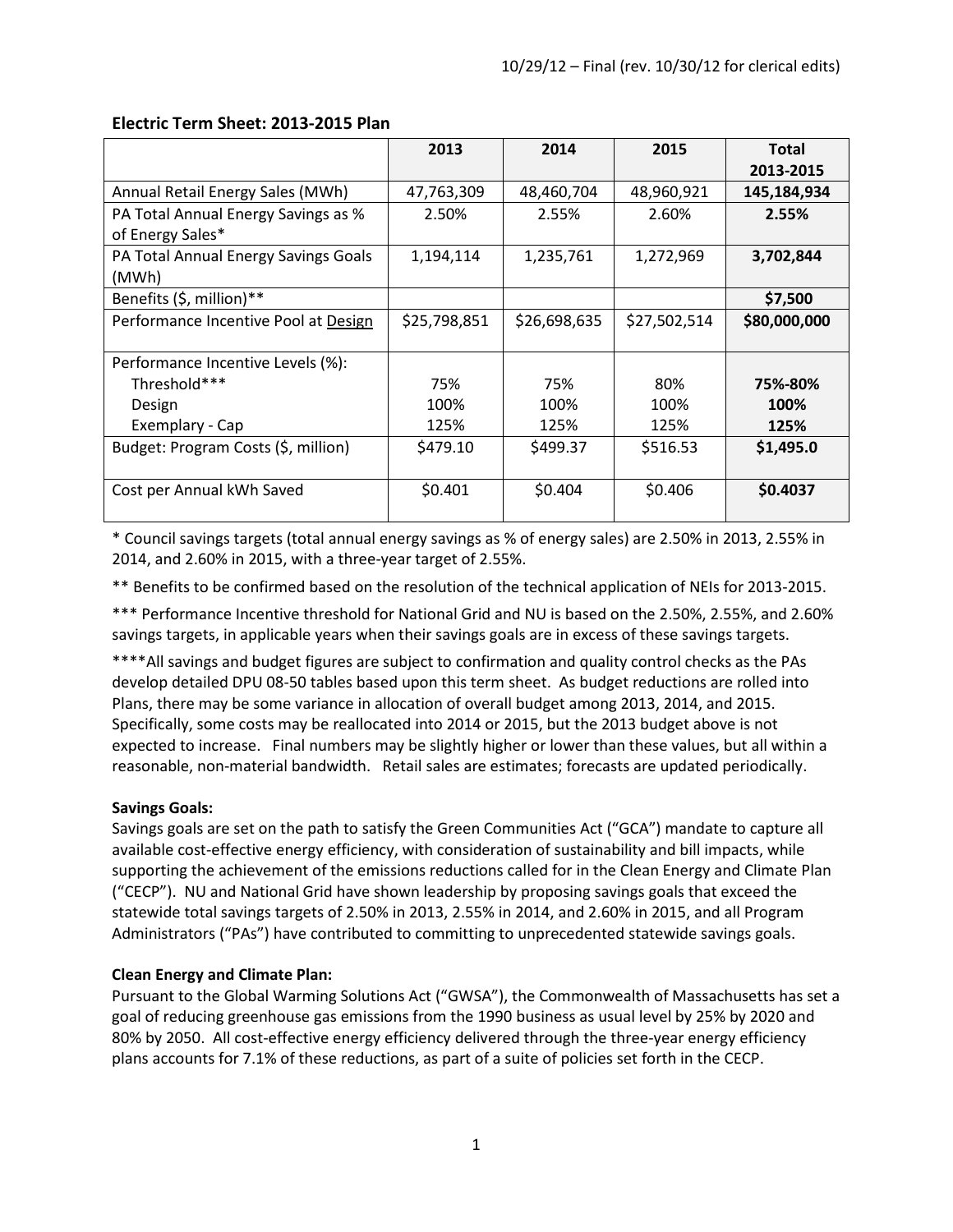In support of both the mandate of all cost-effective energy efficiency provided for in the GCA and the greenhouse gas reduction goals established by the GWSA, the PAs will utilize full and diligent efforts to meet their established savings goals as set forth in this term sheet and participate in developing strategies to assist the Commonwealth of Massachusetts in meeting its CECP goals.

#### **Flexibility for PAs:**

The Council acknowledges the need for flexibility for individual PAs. Such flexibility may allow for individual PA savings goals higher or lower than the total savings targets of 2.50% in 2013, 2.55% in 2014, and 2.60% in 2015, but with the PA statewide total savings goals (set forth in MWh in the table above) being met or exceeded by the sum of all PAs; see Attachment A. The PAs have utilized an integrated, statewide approach to commit to the aggressive statewide savings levels set forth in this term sheet at costs that reflect reductions from those proposed costs presented to the Council in the September 19, 2012 draft plan. The savings levels and costs reflected in Attachment A are appropriate for the 2013-2015 Plan. Any PA that proposes a three-year savings goal that is more than 20% lower than the three-year savings target of 2.55% is required to document the penetration of program offerings and remaining cost-effective potential for energy efficiency in that PA's service territory through a study (joint or by PA, and with input and review by the Council's Consultant) that would be prepared and finalized during 20[1](#page-1-0)4, in time for the planning stages of the 2016-2018 Plan.<sup>1</sup>

In addition, pursuant to An Act Relating to Competitively Priced Electricity in the Commonwealth (2012), the PAs will be offering a new Accelerated Rebate Pilot Program for the first time. In the event of impact from this pilot program or a new municipal aggregator program, the applicable PA shall have the opportunity to make appropriate adjustments to its costs and savings goals based upon the nature of its customers' participation, subject to the Council review under MGL Ch. 25, Sec. 21(c) and the approval of the Department of Public Utilities.

#### **Performance Incentives:**

- Maximum performance incentive pool at design level: \$80.0 million.
- Three components: benefits (\$), value (net benefits), and specific performance metrics.
- Incentive component weights: 56% benefits, 35% value, and 9% performance metrics.
- Fewer but meaningful performance metrics, such as on deeper savings and renters.
- The Council and the PAs have not come to an agreement on either the performance metrics or the number of performance metrics. Accordingly, the percentages among the components may change slightly to reflect the final number and meaningfulness of the performance metrics.

#### **Other Issues:**

• Support of the Mass Save mark and statewide brand is an important priority. The PAs commit to statewide marketing efforts that include the prominent integration and placement of the Mass Save mark as the statewide brand. PAs will include the Mass Save mark on statewide program, outreach and marketing materials and will include a link to the Mass Save website on the portion of their PA websites that is focused on energy efficiency services in Massachusetts, except where expressly limited by internal corporate website policies. PAs, in collaboration with DOER and the EEAC, will conduct an evaluation of the effectiveness of all joint statewide branding efforts to ensure that such brands support clear and recognizable messages that help

<span id="page-1-0"></span> $1$  This requirement shall not apply to Cape Light Compact, a municipal aggregator.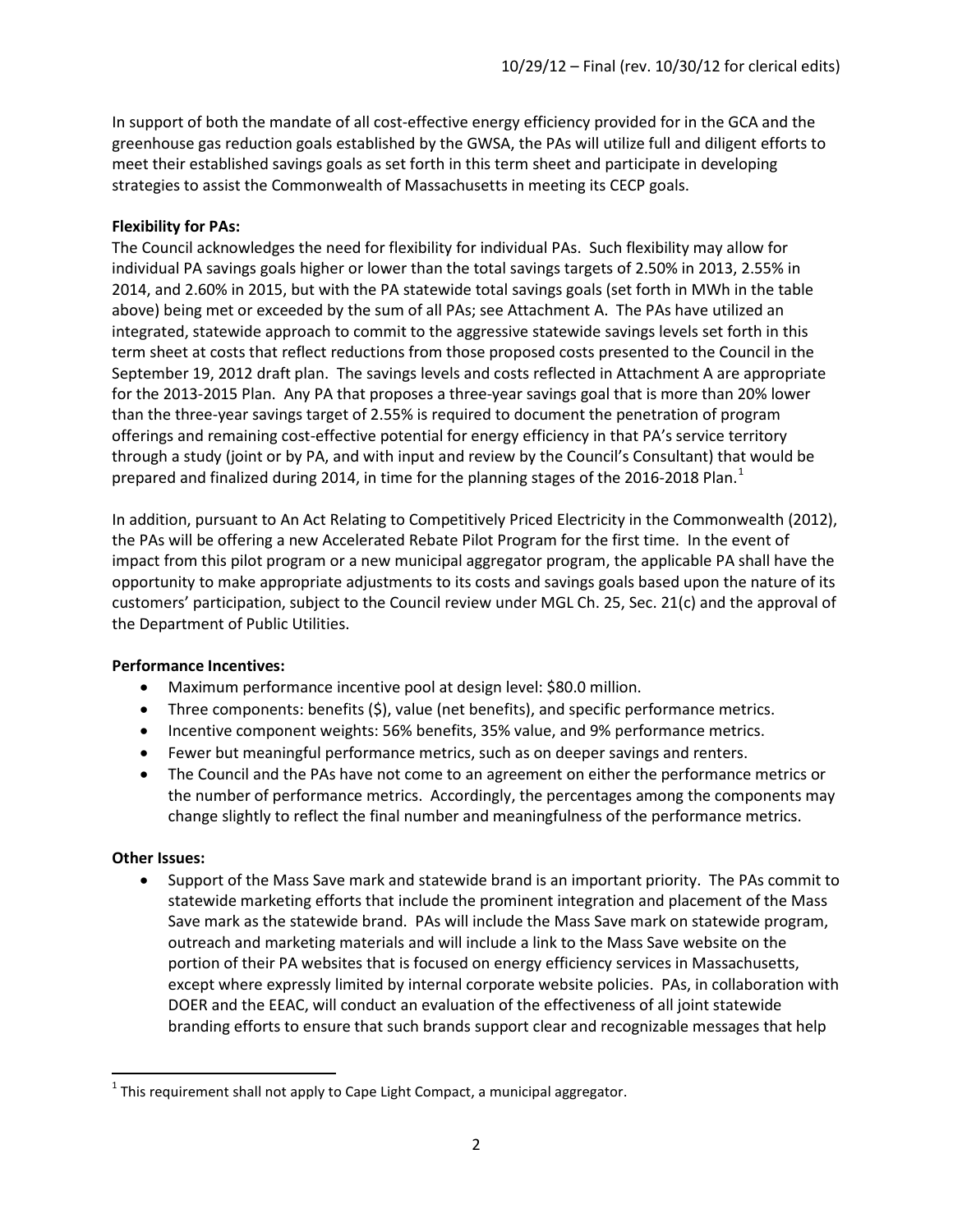promote program awareness. Such an evaluation will be completed by the end of 2013 and submitted to the EEAC.

• The PAs are committed to perform a follow-up study on the level and accuracy of Demand Reduction Induced Price Effects ("DRIPE") as set forth in the 2011 Avoided Energy Supply Cost Study and as utilized as an economic benefit in the Total Resource Cost ("TRC") test. This study will help inform and optimize the accuracy of DRIPE in future avoided cost studies, which is a continued and important priority for the Attorney General, DOER and the PAs, as is the accuracy of all components of the TRC test. The DRIPE study will not affect the performance incentive pool set forth in this term sheet.

#### **Note on Program Budgets:**

Budgets identified in Attachment A will be reduced to levels set forth above (\$1,495 million total for 2013-2015). This reduction will include but is not limited to EM&V budget reductions. The maximum additional electric EM&V budget reduction will still maintain a total electric and gas EM&V budget of not less than \$69.2 million (with approximately \$48.0 million budgeted for electric and approximately \$21.2 million budgeted for gas). All reductions in EM&V budgets and all EM&V budget reallocations will be determined jointly with the Council EM&V Consultant.